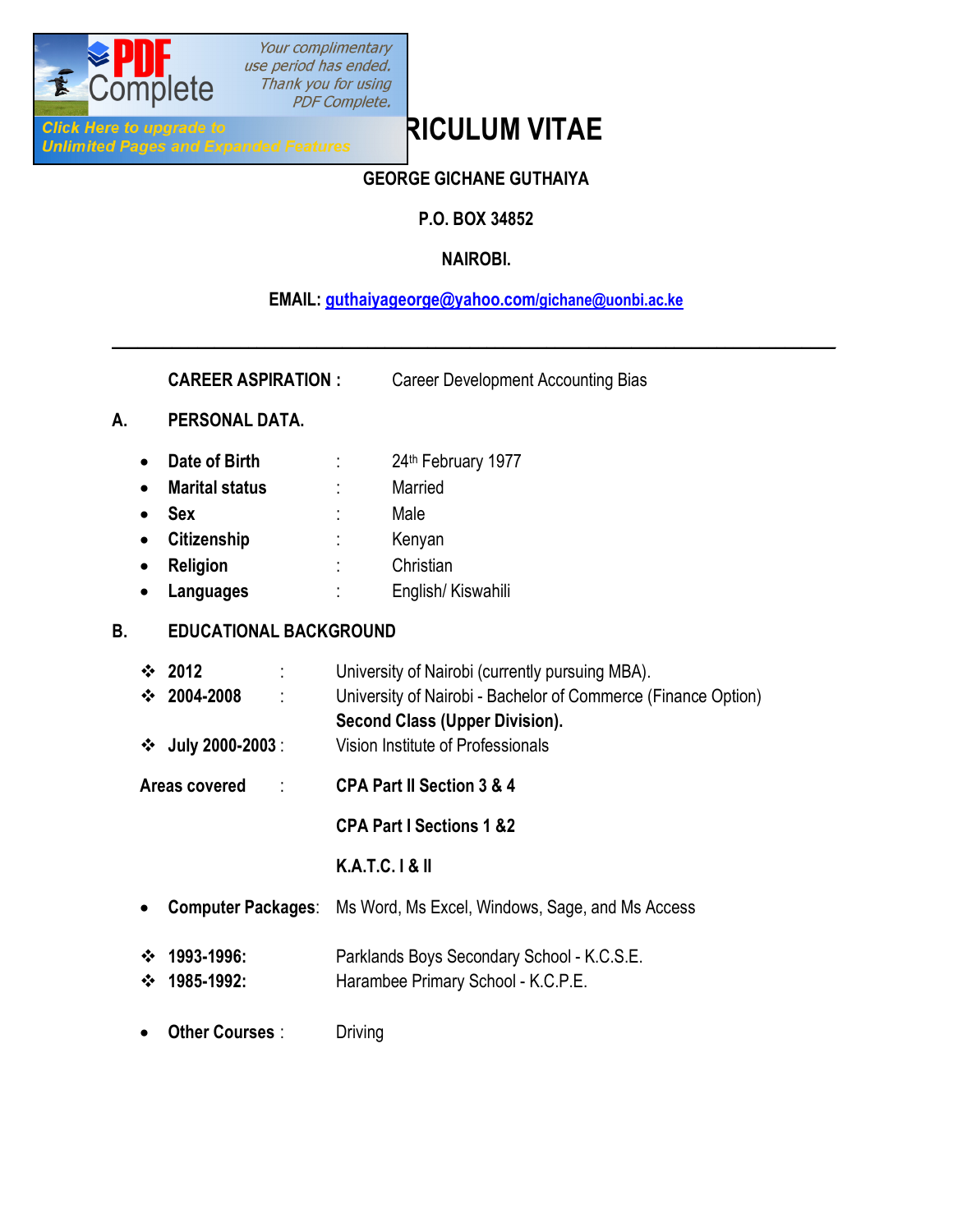

Your complimentary use period has ended. Thank you for using **PDF Complete.** 

# **Click Here to upgrade to**

v **2005 to Date** : Assistant Internal Auditor - University of Nairobi

#### **(Permanent Employment)**

#### **Duties**

- Responsible for preparing timely, detailed, accurate observations and reports.
- Assist in the planning phase on assigned segments of work.
- Responsible for directing small audit assignment and providing reports thereon.
- · Review internal control systems and report any weaknesses.
- Report on systems and procedures in terms of economy and effectiveness.
- · Undertake special audit investigation and report findings.
- · Review internal controls on revenue collection and accountings.
- · Ensure university plant and equipment, supplies, stores are appropriately recorded in the relevant registers and are maintained and kept safely.
- · Verification of expenditure returns.
- Participate in end of year stocktaking and board of survey.
- · Payroll audit.
- Checking of bank reconciliations.
- · Execute detailed audit procedures, including reviewing transactions, documents, records, reports and policies and procedures for accuracy and effectiveness.
- · Prepare working papers, which record and summarize audit procedures performed.
- · Develop recommendations for corrective action/ improvement.
- · Provide assistance to external auditors as requested.
- Carry out any other duties as may be assigned.
- v **April 2002 – 2005**: University of Nairobi Finance Department **(Contract) (Students Finance Section)**
- **DESIGNATION : Accounts Assistant**

#### **Duties**

- Processing of Student's Claims i.e. excess fees refunds
- Invoicing students balances
- · Reconciliation of Fees Statements.
- Preparation of Monthly Cash Flow Statements.
- · Maintenance of Fees Records i.e. Fee Records.
- · Preparation of Cheque Payment Vouchers.
- · Preparation of Monthly Trial Balance and Bank Reconciliation Statements.